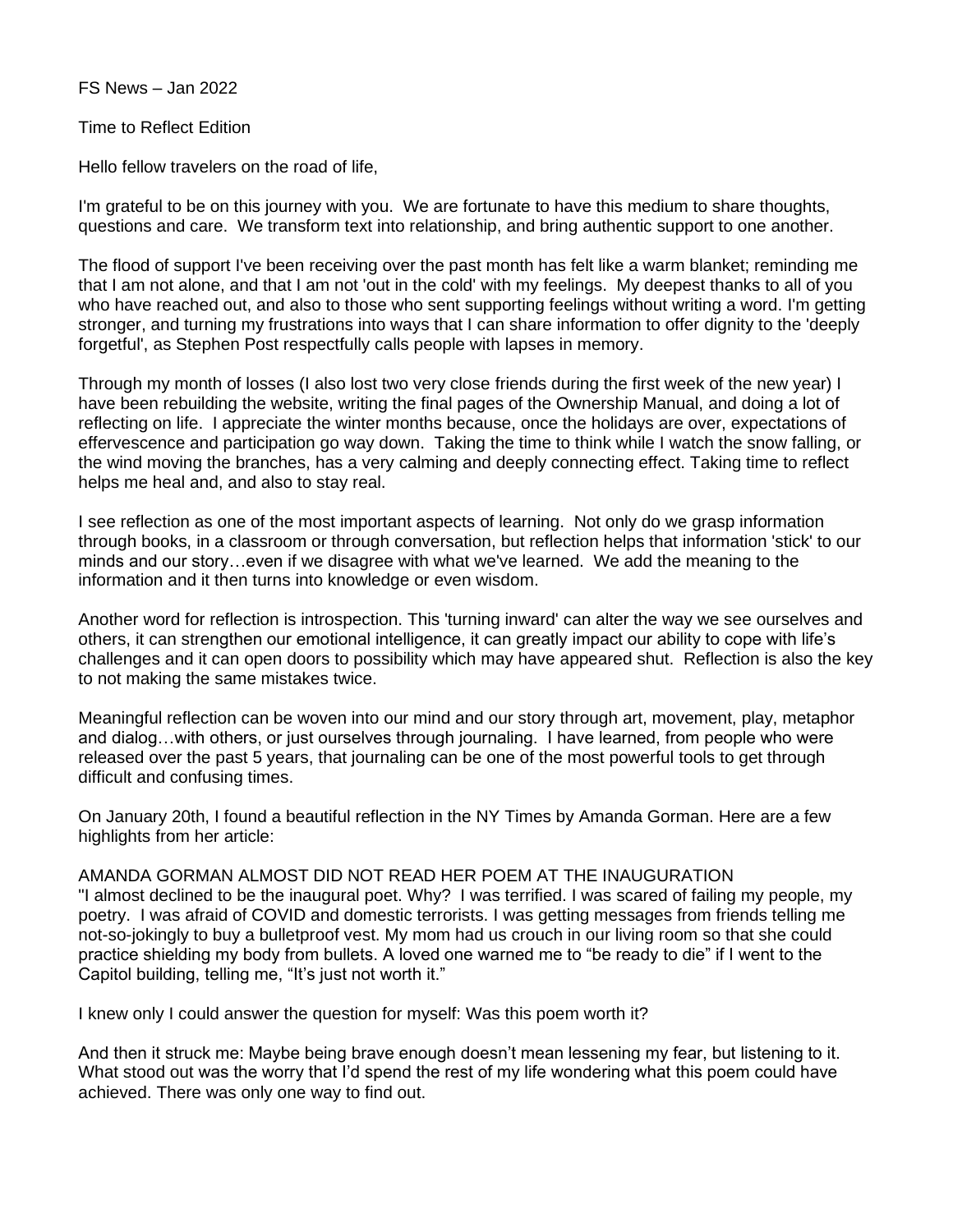By the time the sun rose I knew I was going to be the 2021 inaugural poet. I can't say I was completely confident in my choice, but I was completely committed to it. On the way to the Capitol, I recited the mantra I say before any performance: I am the daughter of Black writers. We're descended from freedom fighters who broke their chains and they changed the world. They call me.

As I stepped up to the dais to recite, I felt warm, like the words waiting in my mouth were aflame. What I found waiting beyond my fear was every person who searched beyond their own fears to find space for hope in their lives.

Though our fears may be the same, we are not. Even as we've grieved, we've grown; even fatigued we've found that this hill we climb is one we must mount together. We are battered, but bolder; worn, but wiser. We are brave enough to listen to, and learn from, our fear.

So do not fear your fear. Own it. Free it. This isn't a liberation that I or anyone can give you — it's a power you must look for, learn, love, lead and locate for yourself. The truth is, hope isn't a promise we give. It's a promise we live."

She did it again! She simultaneously brought a tear to my eye and put fuel on my fire. Thank you, Ms. Gorman!

"I learned that courage was not the absence of fear, but the triumph over it. The brave man is not he who does not feel afraid, but he who conquers that fear." - Nelson Mandela

## BUILDING MENTAL HEALTH

According to an article in Nature magazine "more than 42% of people surveyed by the US Census Bureau reported symptoms of anxiety or depression in December, an increase from 11% the previous year. Data from other surveys suggest that the picture is similar worldwide. Isolation and fear of infection are two factors contribution to a rise in anxiety and depression amid the pandemic."

Over and over, I hear things like: people feel powerless, unheard and isolated. We are exhausted. We are sick of the same old thing. We are paralyzed because we are polarized. And "no one cares".

I also hear the last one through the email messages and letters I receive from incarcerated people; frustrated by the lack of care regarding the virus, the mail, and the lack of visits, volunteers and programs

We are all suffering from a national crisis in care. Everywhere I go, people say they are worried about their situation, but they are not able to consider the suffering of others. I feel extremely fortunate to have experienced such powerful care and support from this community!! Clearly care is not out of our reach.

A question that I have been wrestling with for years is: Knowing that extrinsic motivators (laws, demands, bribes, gold stars) will not change people, how can we cultivate care in our society? I would love to hear your reflections.

#### Speaking of care: THANK YOU FINANCIAL DONORS!

Your care makes this newsletter possible! This last month was 40% more expensive than previous months (\$630 vs our usual \$450) due to new readers, the enormous outpouring of support, and the flood of questions about resources, covid, the horrible mail situation in WI and other states, and many questions. Plus, I have been hearing that other information sources have not been responsive lately. Of course, I'm still just one person here, working 12 hour days (at least!) so the financial support that Fair Shake receives from our very generous donors is making it possible for me to continue to respond to all readers through these stressful times. No grants will cover what I do. If grants were available, I would have a lot of competition for your attention!  $\sim$  ; ) Thank you donors, for seeing the value and potential in what we are building together. Ubuntu!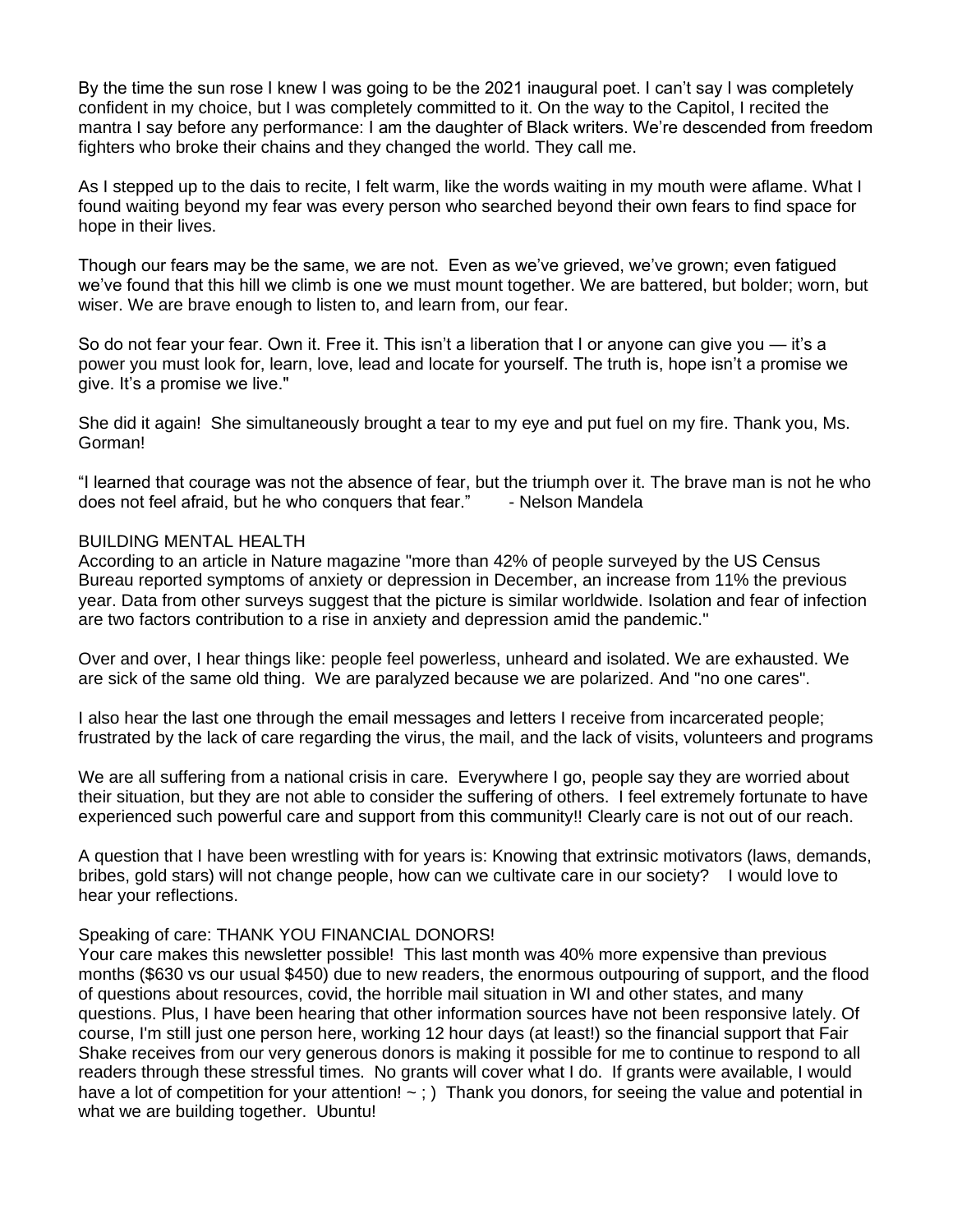## SOMETHING TO PONDER:

I found an article recently that contained this list. Does it represent you?

What Do Most Individuals Want?

- Receive an income, "obtain benefits"
- Develop new skills.
- Feel useful and needed.
- Make new friends and stay in touch with the world.
- Provide structure to one's life.
- Have a sense of achievement and accomplishment.
- Know that you are a valuable asset to the community and yourself.

# PEN PAL TESTIMONIALS

Sorry, but I'm unable to offer the updated list of pen-pal organizations in this issue. More than two hundred people signed up for the newsletter since January  $1<sup>st</sup>$  and contributions are still coming in. I will offer the pen-pal list at the end of Feb! In the meantime, if you would like to recommend a pen-pal organization that you've worked with to your fellow newsletter readers, please share the name and address of the organization, and the reason why you are recommending them. Thank you!

JUST A THOUGHT Something to ponder from Brian Zatar's book The Tree of Life: Sowing Your Seeds of Destiny

First, just read the following names: God \* Allah \* Hashem \* Buddha \* Christ \* The All \* Krishna \* Universe \* Consciousness \* Subatomic \* Field of Energy

"The names are manifold; the fruit is one.". - Guru Maya

Now Consider: Many Names Though Source goes by many names they all point to and represent the underlying foundational sea of energy from out of which everything is created, from thoughts, ideas, attitudes, beliefs and feelings to actions and material objects.

BOOK REVIEW: No Mud, No Lotus: The Art of Transforming Suffering Thích Nhất Hạnh Another amazing guide, who shared important wisdom to help us relieve our suffering, has moved on. Thích Nhất Hạnh, who practiced "engaged Buddhism", made his transition from earth on January 22nd. Luckily for us, he wrote more than 100 books, and left many recordings, to help us increase our satisfaction in life. He founded the Order of Inter-being and was dedicated to nonviolence, mindfulness and social service. In No Mud, No Lotus, he introduces ways to be in touch with suffering without being overwhelmed by it. "When we know how to suffer," Nhất Hạnh says, "we suffer much, much less." Because suffering can feel so bad, we try to escape it. If we face our suffering, we can be present and available to life, and happiness will be able to find us. If we can take a moment to replace 'doing' with mindful breathing and deep concentration, we may be able to embrace pain and calm it down, bringing a measure of freedom and a clearer mind. He reminds us that the lovely flower, we see, the lotus, is much more than the flower itself, it is also the clouds, the rain, the entire plant, and even the mud, itself. Life is messy: we all suffer. "If your suffering is so great, you can't concentrate, you can't study, you can't focus", he says in this book. "The suffering of each of us affects others. The more we can teach each other the art of suffering well, the less suffering there will be in the world over all, and the more happiness."

# QUOTES for our Month of Reflection

"Breathing in, I am aware of the painful feeling within me. Breathing out, I am aware of the painful feeling within me." - Thích Nhất Hanh

"Most people are afraid of suffering. But suffering is a kind of mud to help the lotus flower of happiness grow. There can be no lotus flower without the mud." - Thích Nhất Hạnh